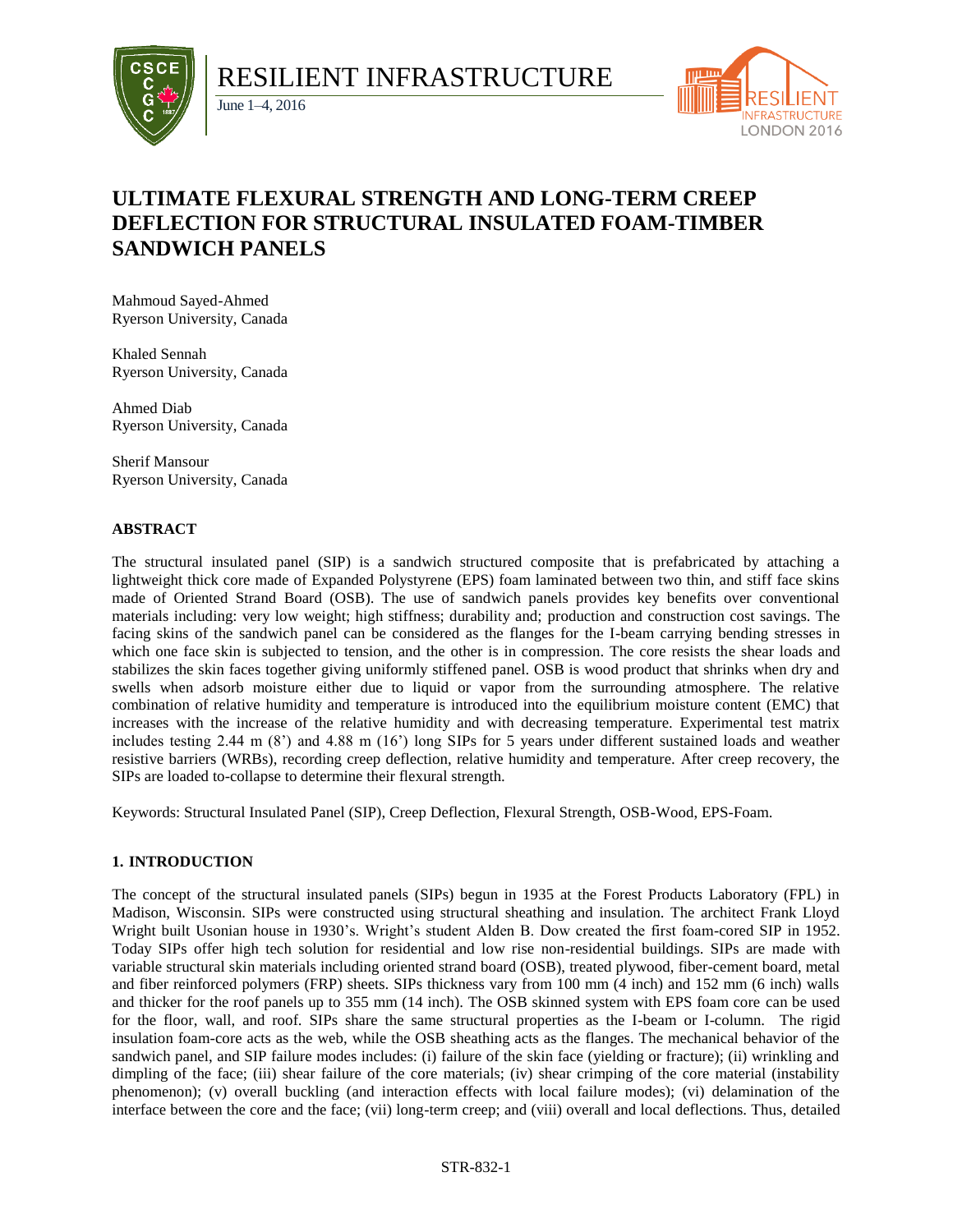calculation should cover the stiffness, deflection, including shear deflection, facing skin stress, core shear stress, panel buckling if applicable, shear crimping, skin wrinkling, intracellular buckling, local compression loads on core, and face/core interface stress.

The deflection of straight beam that are elastically stressed have a constant cross-section throughout their length is given by Equations 1 to 5. Where  $\Delta_{ID}$  is the instantaneous deflection, P is total beam load acting perpendicular to beam neutral axis, L is beam span,  $k_b$  and  $k_s$  are constants dependent upon beam loading, support conditions, and location of point whose deflection is to be calculated,  $I_f$  is face-skin moment of inertia,  $E_f$  is face-skin modulus of elasticity, D is the flexural rigidity,  $G = G_c$  is beam shear modulus of the core,  $t_f$  is the thickness of the face-skin,  $t_c$  is the thickness of the core, *b* is the width of the panel and *S* is the shear rigidity. The values of  $k_b$  and  $k_s$  equal to 5/384 and 1/8, respectively, for the uniformly distributed load for simply-supported beam, and recorded deflection at the mid-span. The values of  $k_b$  and  $k_s$  equal to 11/768 and 1/8, respectively, for the concentrated loads at outer quarter span points over simply-supported beam, and recorded deflection at the mid-span (Rammer, 2010).

$$
\begin{array}{lll}\n\text{[1]} & D = E_f I_f = \frac{E_f t_f h^2 b}{2} \\
\text{[2]} & S = bhG_c \text{ where } h = t_f + t_c \text{ and } G_c = \frac{E_c}{2(14)}\n\end{array}
$$

 $2(1+v)$ [3]  $\Delta_{ID} = \Delta_{Bending} + \Delta_{Shear} = \frac{k_b PL^3}{D}$  $\frac{PL^3}{D} + \frac{k_sPL}{S}$ 

S The bending moment and shear force can be determined from Equations 6 and 7

[4] 
$$
M = \frac{PL^2}{8}
$$
 and  $V = \frac{PL}{2}$  under uniform distributed load (UDL)

[5]  $M = PL/4$  and  $V = P$  under concentrated two-points load at quarter the span

Facing Stress: [6] M h t fb

Core stress: [7]  $\tau_c = \frac{V}{h l}$ ℎ

Creep is time-dependent deformation subjected to constant load over time, under steady relative humidity and temperature. The initial (instantaneous) deflection due to applied occurs at the start of creep, and it obeys the basic model of Hooke's law ( $\sigma = E\epsilon$ ). The fractional creep  $K_{creep}$  is the ratio of maximum deflection at end of creept test to instantaneous deflection. In wood, creep includes three distinct type of behavior, which is difficult to separate because they can all operate simultaneously. These are time-dependent (viscoelastic) creep, mechano-sorptive (moisture-change) creep, and the pseudo-creep and recovery that have been ascribed to differential swelling and shrinkage (Hunt, 1999). Creep-strain response for wood structure is viscoelastic, represented by elastic spring and viscous dashpot. Viscous flow to ideal fluid requires rate of strain with respect to time be proportional to the applied stress, obeying Newton's law ( $\sigma \propto d\epsilon/dt = \eta \, d\epsilon/dt$ ), while plastic deformation is due to irreversible changes of position, where strain doesn't change when stress is removed ( $\epsilon = \sigma t/\eta$ ) (Sayed-Ahmed & Sennah, 2013).

[8] 
$$
K_{creep} = \Delta_{MD} / \Delta_{ID}
$$
 and [9]  $\Delta_{Total} = K_{creep} \Delta_{ID}$ 

The dependence of equilibrium moisture content (EMC) on the relative humidity and temperature between (-1.1˚C and 65.5˚C) can be calculated with the following equations (Simpson, 1973) and (Forest Products Laboratory, 1987), where T is temperature h is relative humidity (%/100), EMC is moisture content (%) and W, K,  $K_1$ ,  $K_2$  are coefficients of an adsorption model developed by (Hailwood & Horrobin, 1946).

$$
[10] \qquad EMC = \frac{1800}{W} \frac{Kh}{1 - Kh} + \frac{K_1 Kh + 2K_1K_2K^2h^2}{1 + K_1Kh + K_1K_2K^2h^2}
$$

For temperature in Celsius,

|  | [11] $W = 349 + 1.29 T + 0.0135T^2$ and [12] $K = 0.805 + 0.000736T - 0.00000273T^2$     |
|--|------------------------------------------------------------------------------------------|
|  | [13] $K_1 = 6.27 - 0.00938T - 0.000303T^2$ and [14] $K_2 = 1.91 + 0.0407T - 0.000293T^2$ |

This experiment investigates the short-term and long-term creep deflection for the structural insulated panels under constant loading for a period of 5 years. Some SIPs were wrapped by plastic sheets to simulate the weather resistive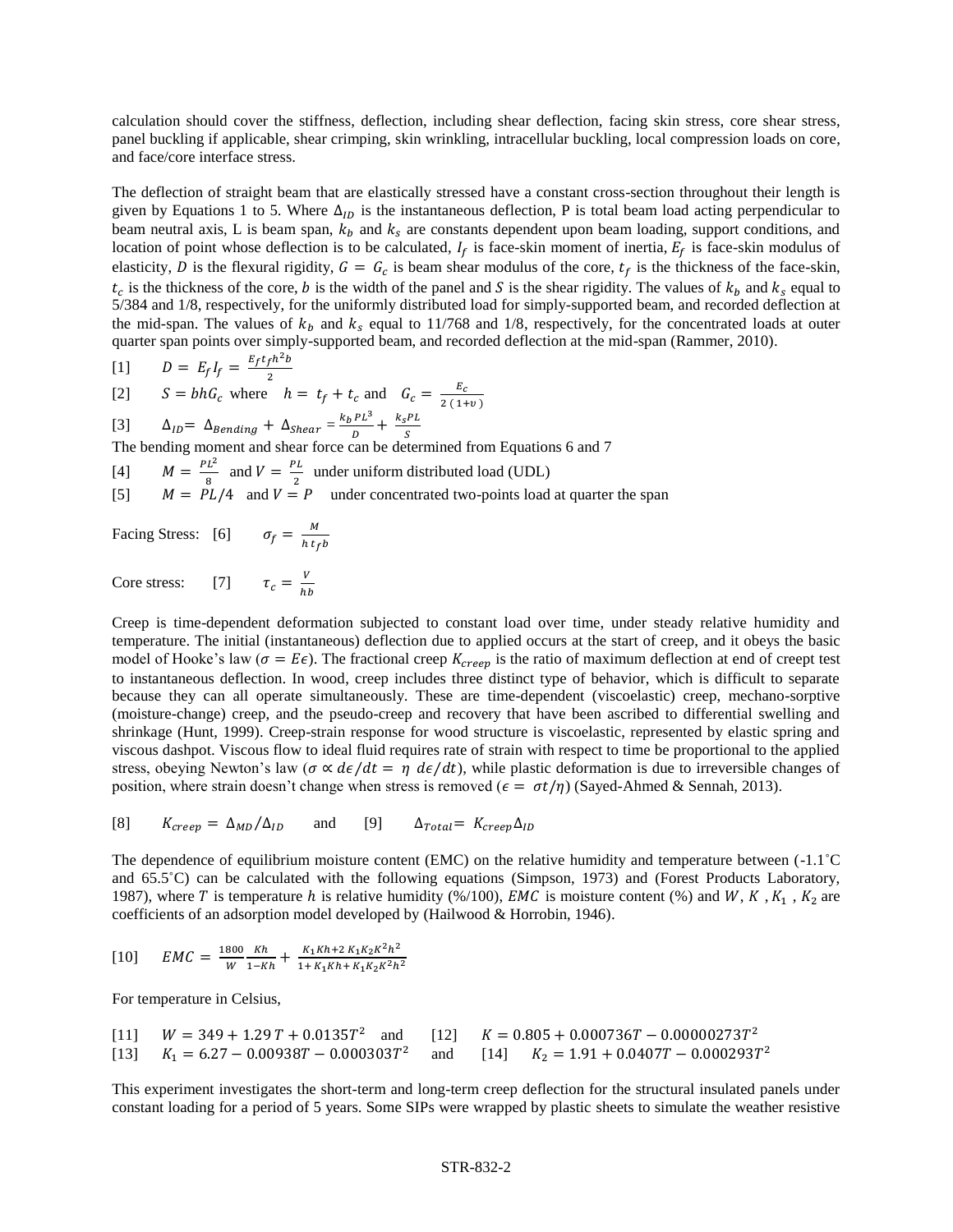barrier (WRB) and isolate the SIP from the external weather, especially the vapour content. Short-term deflection is the instantaneous deflection that equals to the deflection due to bending and shear. The five-year long-term deflection was recorded with the associated relative humidity and temperature. After creep recovery, SIPs were subjected to ultimate load to-collapse to determine their flexural strength. This research program aims at developing a better understanding of the structural behavior of SIPs at service and ultimate loading conditions when they act as floors and ceilings in the residential construction.

## **2. EXPERIMENTAL PROGRAM**

SIPs (Thermapan Structural Insulated Panels, 2009) are composed of thick layer of Expanded Polystyrene (EPS) foam board laminated between two sheets of Oriented Strand Board (OSB). Tested SIPs included two geometric characteristics, namely: (i) panel size  $2438x305x165$  mm  $(8'x1'x6/2'')$  and (ii) panel size  $4877x305x260$  mm (16'x1'x10¼"). The material of the 11 mm (7/16") thick OSB construction sheathing was of 1R24/2F16/W24 panel mark with the following specifications: bending resistance 228 N.mm/mm, bending stiffness 730,000 N.mm<sup>2</sup>/mm, axial stiffness 38,000 N/mm, axial tensile resistance 57 N/mm, axial compression resistance 67 N/mm, shear through thickness resistance 44 N/mm and shear through thickness rigidity 11,000 N/mm. The EPS foam-core type 1 has been used and it has the following specifications: nominal density of 16 kg/m<sup>3</sup>, flexural strength 172 kPa, tensile strength 103 kPa, compressive strength 70 kPa, shear strength of 83 kPa and shear modulus 2758 kPa. The off-white one-part polyurethane structural adhesive used to connect the foam to the facings (Sayed-Ahmed, 2011).



The test matrix shown in Table 1 included 2.44-m and 4.88-m long panels named C1 to C8. Each identical bare of SIP passed the same load level, either exposed to the weathering condition or covered with plastic sheets simulating the WRB condition. Figure 1 depicts the test setup for the creep test and the flexural test. Each panel was supported over two steel rollers of 25.4 mm diameter and 300 mm long, with 300x150x12 mm steel plate between each supporting roller and the specimen. Solid concrete bricks of 6.44 lbs and  $200x100x60$  mm dimensions were used to apply the UDL over the SIP specimens. Analogue dial indicator were placed at the maximum bending moment location for the creep test, while potentiometers (POTs) connected to the data acquisition were used for the ultimate flexural test, all to measure deflection at the mid-span.

#### **3. TEST RESULTS**

The National Building Code of Canada (NBCC, 2010) specified the applied loads on structures based on intended occupancy with live load for residential construction taken as 1.9 kPa, and 2.4 kPa for the work areas within live or work units, respectively. In this research, deal load over floor is assumed 0.5 kPa. Based on wood design in Canada (CSA, 2009), the following deflection criteria may be considered.

- [15.1]  $\Delta_l \le L/360$  for live load over floor [15.2]  $\Delta_l \le L/240$  for live load over roof
- [15.3]  $\Delta_T \leq L/180$  for total dead and live load

It should be noted that the total sustained uniform load considered in the creep test was 3 kPa, including 0.5 kPa dead load and 2.5 kPa live load. Figures 2 and 3 depict the instantaneous and creep deflection-time relationships of the 2.44-m and 4.88-m long panels up to 5 years (43,800 hours), along with the load-deflection curves resulting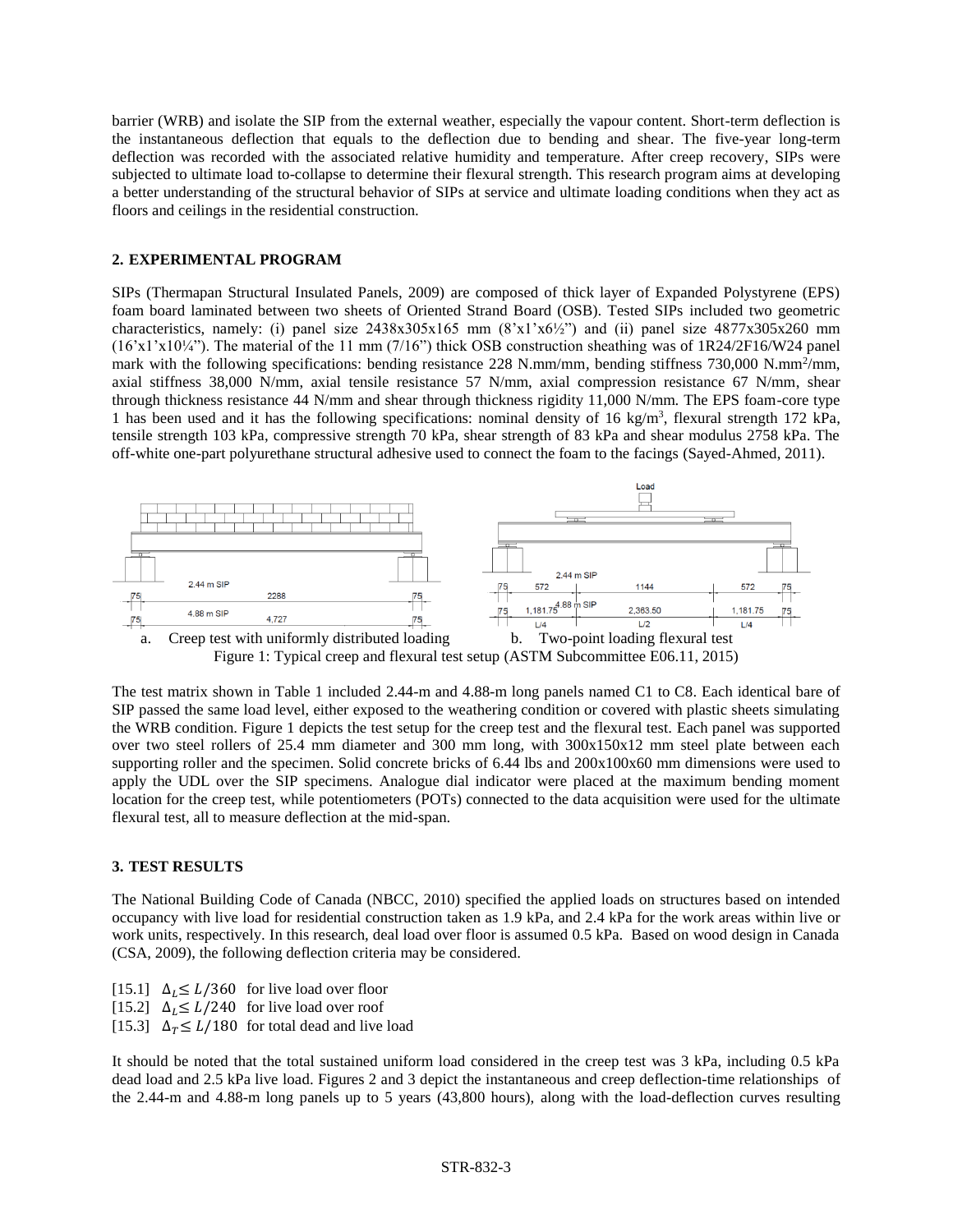from loading each panel in flexure to-failure after conducting the creep tests. Table 1 summarizes the resulting deflection values at different stages of creep load history and creep recovery as well as the ultimate load and corresponding deflection at failure resulting from the static load test conducted after the creep test.

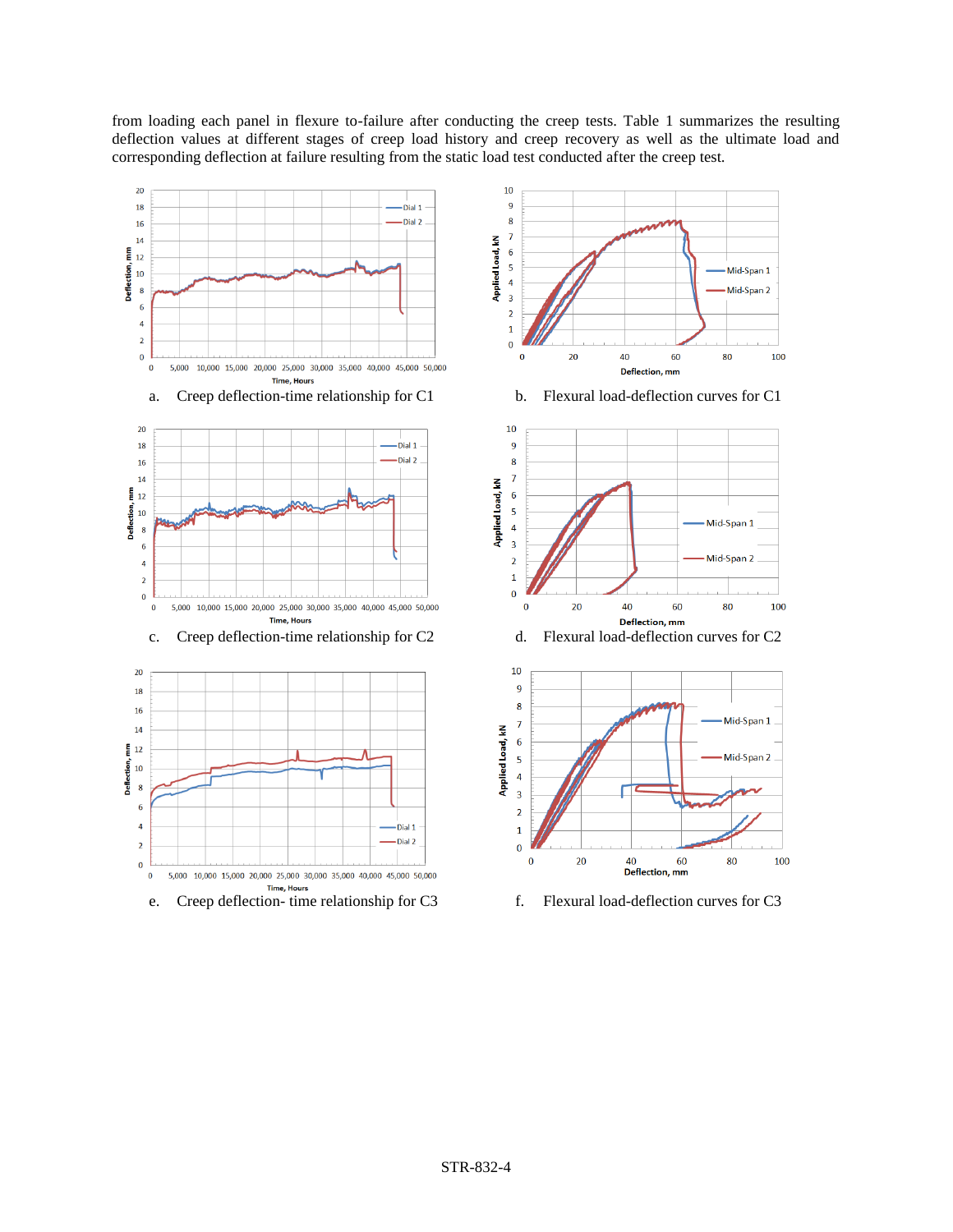

g. Creep deflection-time relationship for C4 h. Flexural load-deflection curves for C4 Figures 2: Creep deflection and ultimate flexural loading for the 2.44-m long SIPs C1 to C4











c. Creep deflection-time relationship for C6 d. Flexural load-deflection curves for C6

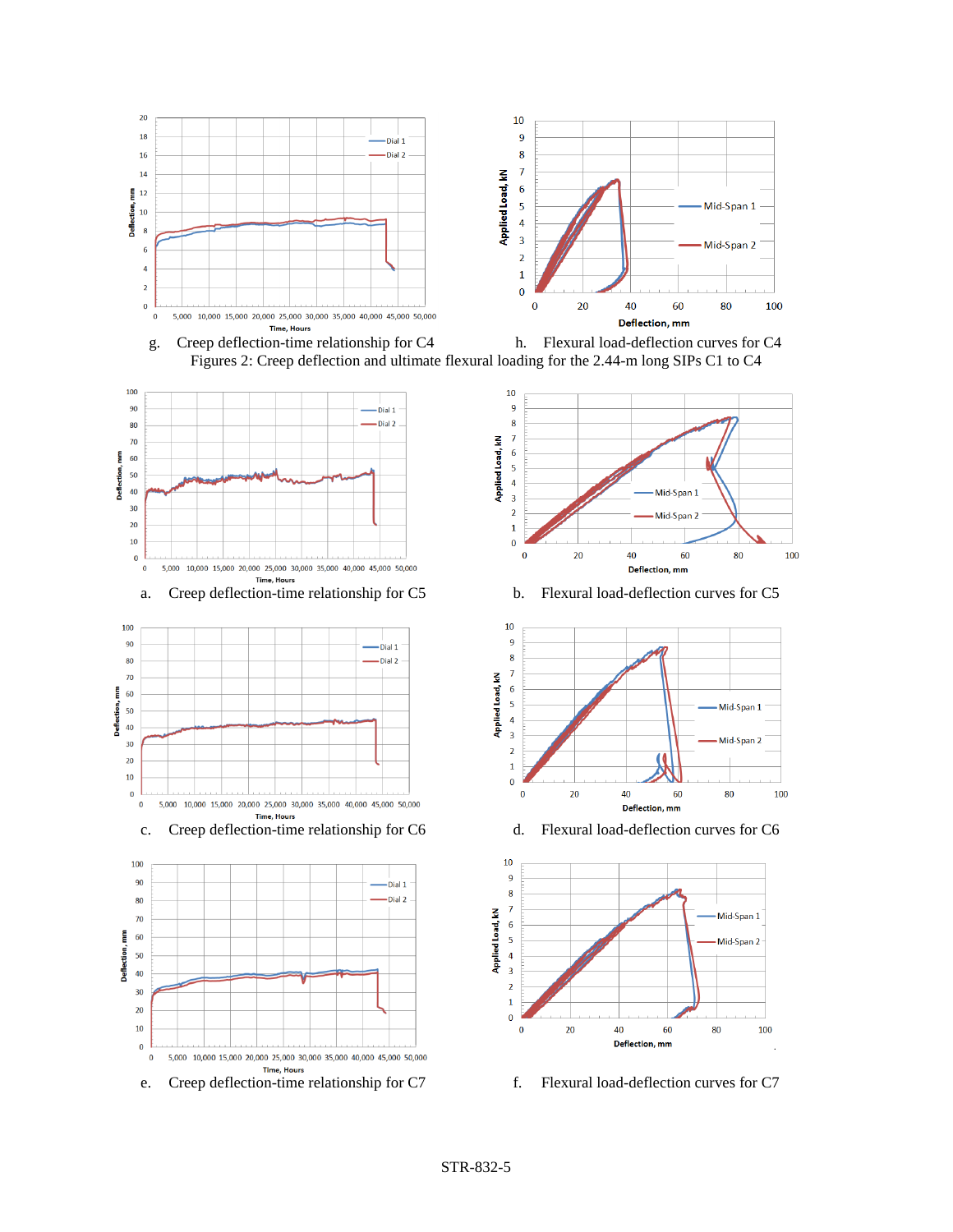



Table 1 shows that the instantaneous deflection of the 2.44-m long panels C1 and C2 are 5.52 and 6.93 mm, with an average value of 6.23 mm. This average total deflection is less the deflection limit of span/180 for total load (i.e. 13.55 mm). Specimens C3 and C4 are identical to C1 and C2 except that they were encased with plastic sheet to isolate them from the environment. It can be observed that the average instantaneous deflection for these two panels is 6.45 mm. Also, Table 1 shows that the instantaneous deflection of the 4.88-m long panels C5 and C6 are 31.88 and 26.03 mm, with an average value of 28.96 mm. This average total deflection is slightly more than the deflection limit of span/180 for total load (i.e. 27.11 mm) by 6.8%. Specimens C7 and C8 are identical to C5 and C6 except that they were encased with plastic sheet to isolate them from the environment. It can be observed that the average instantaneous deflection for these two panels is 22.21 mm. This deflection value is less than the deflection limit for total load by 18%.

| Table 1. Creep deflection and unimate flexural loading for SIFS |               |                          |       |            |                |            |          |          |            |                     |  |
|-----------------------------------------------------------------|---------------|--------------------------|-------|------------|----------------|------------|----------|----------|------------|---------------------|--|
|                                                                 | <b>Status</b> | Creep Deflection         |       | fractional | Creep Recovery |            | Ultimate | Ultimate |            |                     |  |
| <b>SIP</b><br>No.                                               |               | ID<br>$D+L$<br>KPa<br>mm |       | MD<br>mm   | Creep          | <b>IRD</b> | PD.      | flexural | deflection | <b>Failure Mode</b> |  |
|                                                                 |               |                          |       |            |                | mm<br>mm   | Load,    | mm       |            |                     |  |
|                                                                 |               |                          |       |            |                |            |          | kN       |            |                     |  |
| C <sub>1</sub>                                                  | 8'            | $0.5 + 2.5$              | 5.52  | 11.58      | 2.10           | 6.16       | 5.26     | 8.06     | 59.05      | Skin crushing       |  |
| C <sub>2</sub>                                                  | 8'            | $0.5 + 2.5$              | 6.93  | 12.96      | 1.87           | 6.23       | 5.43     | 6.81     | 39.99      | Skin crushing       |  |
| C <sub>3</sub>                                                  | WRB8'         | $0.5 + 2.5$              | 6.37  | 11.98      | 1.88           | 6.80       | 6.08     | 8.21     | 50.83      | Skin crushing       |  |
| C <sub>4</sub>                                                  | WRB8'         | $0.5 + 2.5$              | 6.53  | 9.40       | 1.44           | 4.82       | 3.86     | 6.58     | 34.19      | Skin crushing       |  |
|                                                                 |               |                          |       |            |                |            |          |          |            |                     |  |
| C <sub>5</sub>                                                  | 16'           | $0.5 + 2.5$              | 31.88 | 54.21      | 1.70           | 24.49      | 19.99    | 8.43     | 78.01      | Skin crushing.      |  |
|                                                                 |               |                          |       |            |                |            |          |          |            | interface shear     |  |
| C <sub>6</sub>                                                  | 16'           | $0.5 + 2.5$              | 26.03 | 45.40      | 1.74           | 20.99      | 17.85    | 8.73     | 54.87      | Skin crushing       |  |
| C7                                                              | WRB16'        | $0.5 + 2.5$              | 19.99 | 42.59      | 2.13           | 21.98      | 18.59    | 8.29     | 64.76      | Skin crushing       |  |
| C8                                                              | WRB16'        | $0.5 + 2.5$              | 24.42 | 47.84      | 1.96           | 22.66      | 19.36    | 8.29     | 73.65      | Skin crushing,      |  |
|                                                                 |               |                          |       |            |                |            |          |          |            | Interface shear     |  |

 $Table 1: *Cucon definition and ultimate formula* leading for  $SIDs^*$$ 

 $D =$  dead load; L = live load; ID = instantaneous deflection, MD = maximum deflection after 5 years of creep testing, IRD = instantaneous recovery deflection, PD = permanent deflection.

Table 1 presents the panel's maximum deflection after creep test. It can be observed that the fractional creep, taken as the ratio between the total deflection after creep test and the instantaneous deflection after 5 years of sustained loading, is an average of 2.00 for the 2.44- m long panels C1 and C2 exposed to the environment while it is 1.57 for panels but wrapped with plastic sheet to isolate them from the environment. On the other hand, the fractional creep after 5 years of sustained loading, is an average of 1.72 for the 4.88-m long panels C5 and C6 exposed to the environment while it is 2.05 for panels but wrapped with plastic sheet to isolate them from the environment. Given the contradiction in the findings for the 2.44-m and the 4.88-m long panels with respect to the effect of WRB, a conclusion cannot be reached. However, it is evident that the instantaneous deflection increased by an average of 1.85 after 5 years of sustained uniform loading. It should be noted that the instantaneous deflection should be increased in design due to creep effect over the service life of the structures which can be 75 years of services or as specified in design codes. Thus, this research can be extended to develop creep prediction model to estimate the creep fraction constant based on the expected number of years the structures will be in service.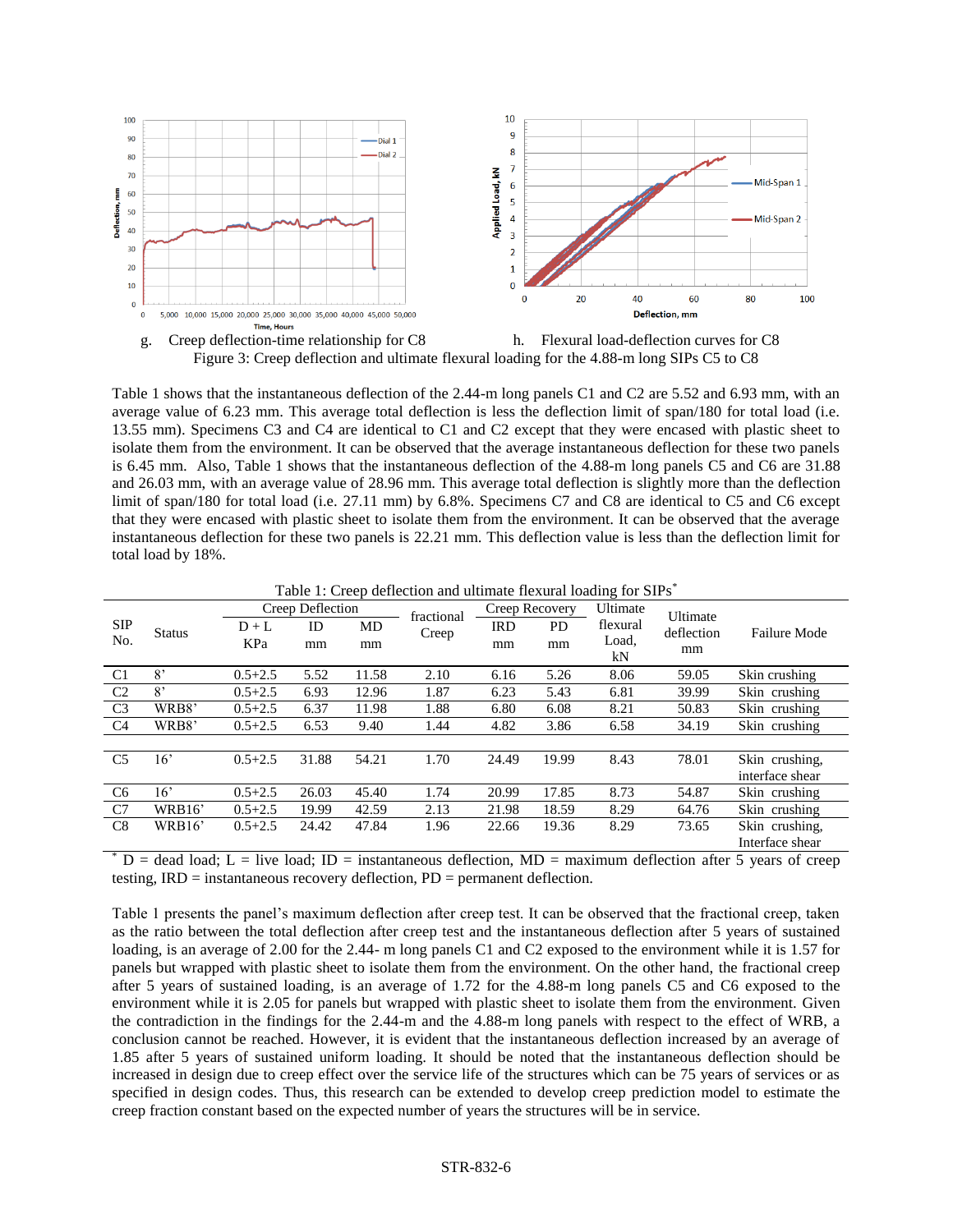Table 1 shows summary of the creep recovery and permanent deflection after releasing the creep loading off the tested panels. It can be observed that the average permanent deflections are 7.42 mm (span/329 as a ratio) and 18.95 mm (span/257 as a ratio) for the 2.44- and 4.88-m long panels, respectively. Results show that the effect of isolating the panel from the environment in permanent deflection after the creep test is insignificant. Table 1 presents the results from the static load test to-collapse in the form of failure load and maximum deflection at failure. The failure mode of these panels were due to skin crushing in compression at or near the mid-span point. However, in panels C5 and C8, such failure mode was accompanied by horizontal shear failure at the interface of the OSB sheet and the foam core. The ultimate failure load can be used further to qualify the panel for design at the ultimate limit state. However, static load test as well as creep test results are limited to two identical specimens in each panel group. Therefore, this research can be repeated with 5 identical specimen to have better representation of, and confidence in, the results.

#### **4. CONCLUSIONS**

Experimental results from the creep-deflection tests provide experimental data for creep deflection over five years of sustained loading. Creep tested results can be utilized to develop creep deflection prediction model for estimation of long-term deflection after 75 years of service or as required by the designer or design code. The fractional creep values reached in this research are limited to the size of the studies panels and for 5 years only. Also, results are limited to two identical specimens in each panel group. Therefore, this research can be repeated with 5 identical specimen to have better representation of, and confidence in, the results.

## **ACKNOWLEDGEMENTS**

The authors acknowledge Thermapan Structural Insulated Panels Inc. of Fort Erie, Ontario, for supplying test specimens. The second author acknowledges the Dean's SRC fund for finance this research. The research outcome of this paper is the views of the authors and cannot be used in the industry without further certification by independent engineers and/or design code writers.

## **REFERENCES**

- ASTM Subcommittee E06.11, 2015. *Standard Test Methods of Conducting Strength Tests of Panels for Building Construction, ASTM E72-15,* West Conshohocken, PA: ASTM Int'l.
- Canadian Standard Association (2009). Engineering Design of Wood, CAN/CSA-O86.09. Etobicoke, Ontario, Canada.
- Forest Products Laboratory, 1987. *Wood Handbook: Wood as an engineering material. Agric. Handbk. 72. (Rev.).*  U.S. Department of Agriculture, Washington, DC.
- Hailwood, A. J. & Horrobin, S., 1946. *Absorption of water by polymers: analysis in terms of a simple model.,* s.l.: Transactions of Faraday Society.
- Hunt, D. G., 1999. *A Unified Approach to Creep of Wood.* s.l., The Royal Society, pp. 4077-4095.
- NRC. 2010. National Building Code of Canada, NBCC-2010. Institute for Research in Construction National Research Council, Ottawa, Ontario, Canada.
- Rammer, D. R., 2010. *Wood handboo: wood as an engineering material, General Technical Report FPL–GTR–190,*  Forest Products Laboratory, Madison, Wisconsin.
- Sayed-Ahmed, M., 2011. *Flexural Creep Effects on Permanent Wood Foundations Made of Structural Insulated Foam-Timber Panels, M.A.Sc. Thesis,* Ryerson University, Toronto, Ontario, Canada.